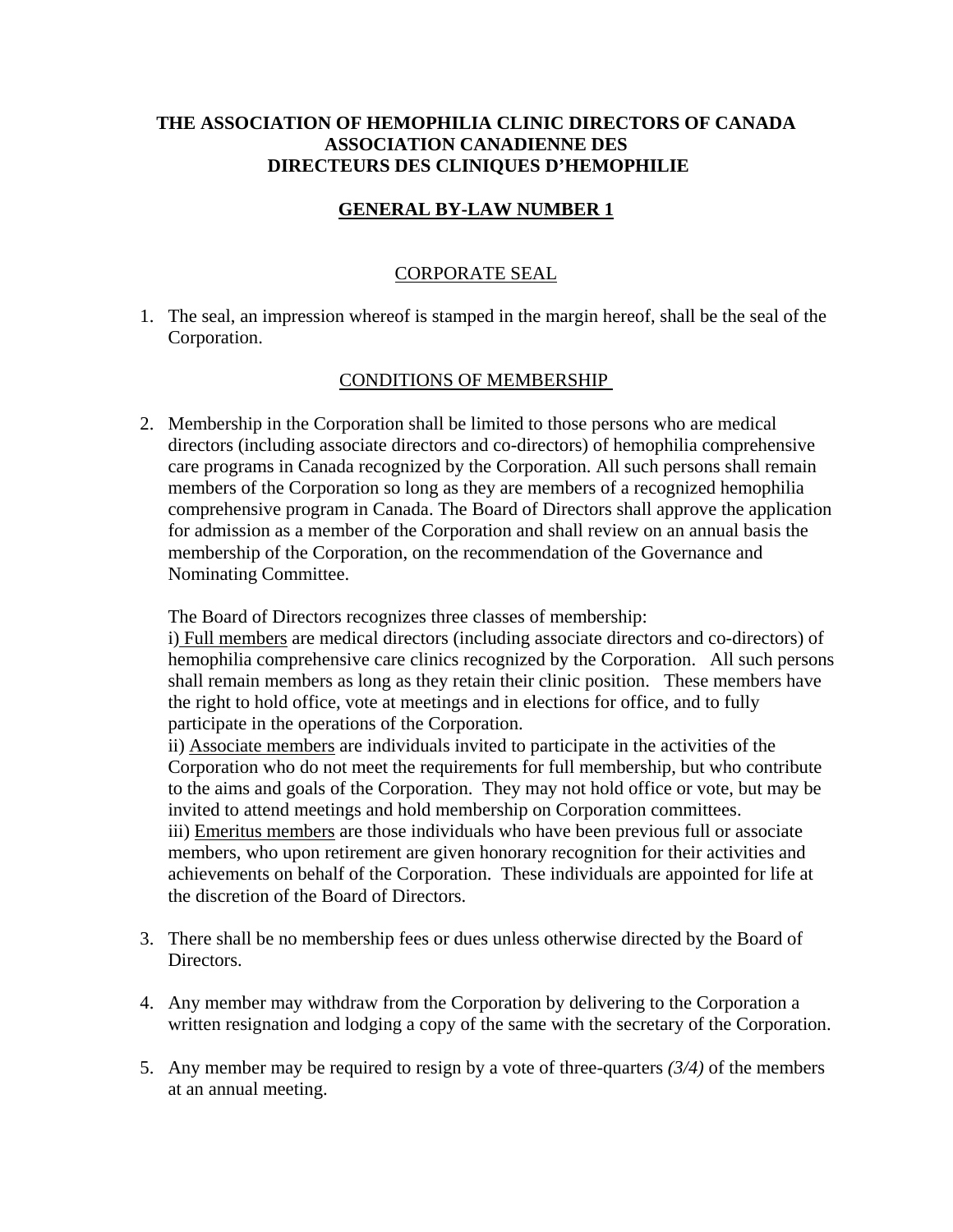## BOARD OF DIRECTORS

6. The property and business of the Corporation shall be managed by a Board of ten (10) Directors, at least one (1) of which shall be elected from each of the following five geographic regions:

(i) Atlantic (being Newfoundland, Nova Scotia, New Brunswick and Prince Edward Island);

(ii) Quebec;

(iii) Ontario;

(iv) Central West (being Manitoba and Saskatchewan); and

(v) West (being Alberta, British Columbia, the Yukon and the Northwest Territories). A majority of the number of Directors elected to the Board of Directors shall constitute a quorum.

- 7. At each annual meeting of members, Directors shall be elected to fill the positions of those Directors whose term of office has expired and each Director so elected shall hold office for a term of three (3) years from the date of their election or until the third annual meeting of members after each election, whichever shall occur first.
- 8. The office of Director shall be automatically vacated: (a) if a Director has resigned his office by delivering a written resignation to the secretary of the Corporation;
	- (b) if he is found by a court to be of unsound mind;
	- (c) if he becomes bankrupt or suspends payment or compounds with his creditors;
	- (d) on death;

provided that if any vacancy shall occur for any reason in this paragraph contained, the Board of Directors by majority vote, may, by appointment, fill the vacancy with a member of the Corporation for the remainder of the term.

9. Meetings of the Board of Directors may be held at any time and place to be determined by the Directors provided that forty-eight (48) hours written notice of such meeting shall be given, other than by mail, to each Director by telephone, facsimile, or e-mail. Notice by mail shall be sent at least fourteen (14) days prior to the meeting. There shall be at least two (2) meetings per year of the Board of Directors and additional meetings as necessary. Meetings shall be called by the chairman of the Board of the Corporation. No error or omission in giving notice of any meeting of the Board of Directors or any adjourned meeting of the Board of Directors of the Corporation shall invalidate such meeting or make void any proceedings taken thereat and any Director may at any time waive notice of any such meeting and may ratify, approve and confirm any or all proceedings taken or had thereat. Each Director is authorized to exercise one (1) vote.

If all the Directors of the Corporation consent thereto generally or in respect of a particular meeting, a Director may participate in a meeting of the Board or of a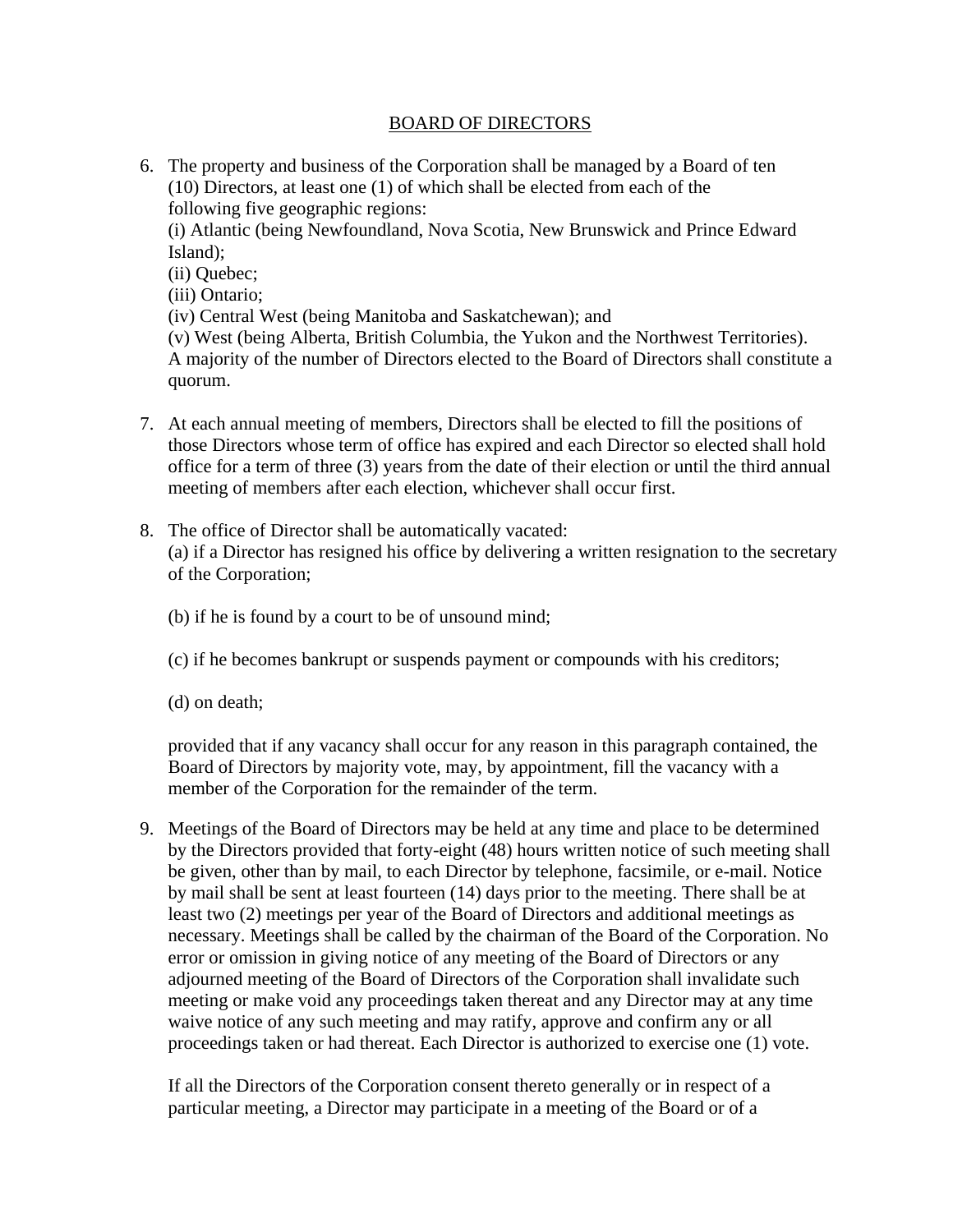committee of the Board by means of a conference telephone or other communications facilities as permit an persons participating in the meeting to hear each other, and a Director participating in such a meeting by such means is deemed to be present at the meeting.

A resolution in writing, signed by the Directors entitled to vote on that resolution at a meeting of Directors or committee of Directors, is as valid as if it had been passed at a meeting of Directors or committee of Directors.

- 10. The Directors shall serve as such without remuneration and no Director shall directly or indirectly receive any profit from his position as such; provided that a Director may be paid reasonable expenses incurred by him in the performance of his duties. Nothing herein contained shall be construed to preclude any Director from serving the Corporation as an officer or in any other capacity and receiving compensation therefore.
- 11. A retiring Director shall remain in office until the dissolution or adjournment of the meeting at which his retirement is accepted and his successor is elected.
- 12. The Board of Directors may appoint such agents and engage such employees as it shall deem necessary from time to time and such persons shall have such authority and shall perform such duties as shall be prescribed by the Board of Directors at the time of such appointment.
- 13. A reasonable remuneration for all officers, agents and employees and committee members may be fixed by the Board of Directors by resolution.

# INDEMNITIES TO DIRECTORS AND OTHERS

14. Every Director or officer of the Corporation or other person who has undertaken or is about to undertake any liability on behalf of the Corporation or any company controlled by it and their heirs, executors and administrators, and estate and effects, respectively, shall from time to time and at all times, be indemnified and saved harmless out of the funds of the Corporation, from and against;

(a) all costs, charges and expenses which such Director, officer or other person sustains or incurs in or about any action, suit or proceedings which is brought, commenced or prosecuted against him, or in respect of any act, deed, matter or thing whatsoever, made, done or permitted by him, in or about the execution of the duties of his office or in respect of any such liability;

(b) all other costs, charges and expenses which he sustains or incurs in or about or in relation to the affairs thereof, except such costs, charges or expenses as are occasioned by his own willful neglect or default.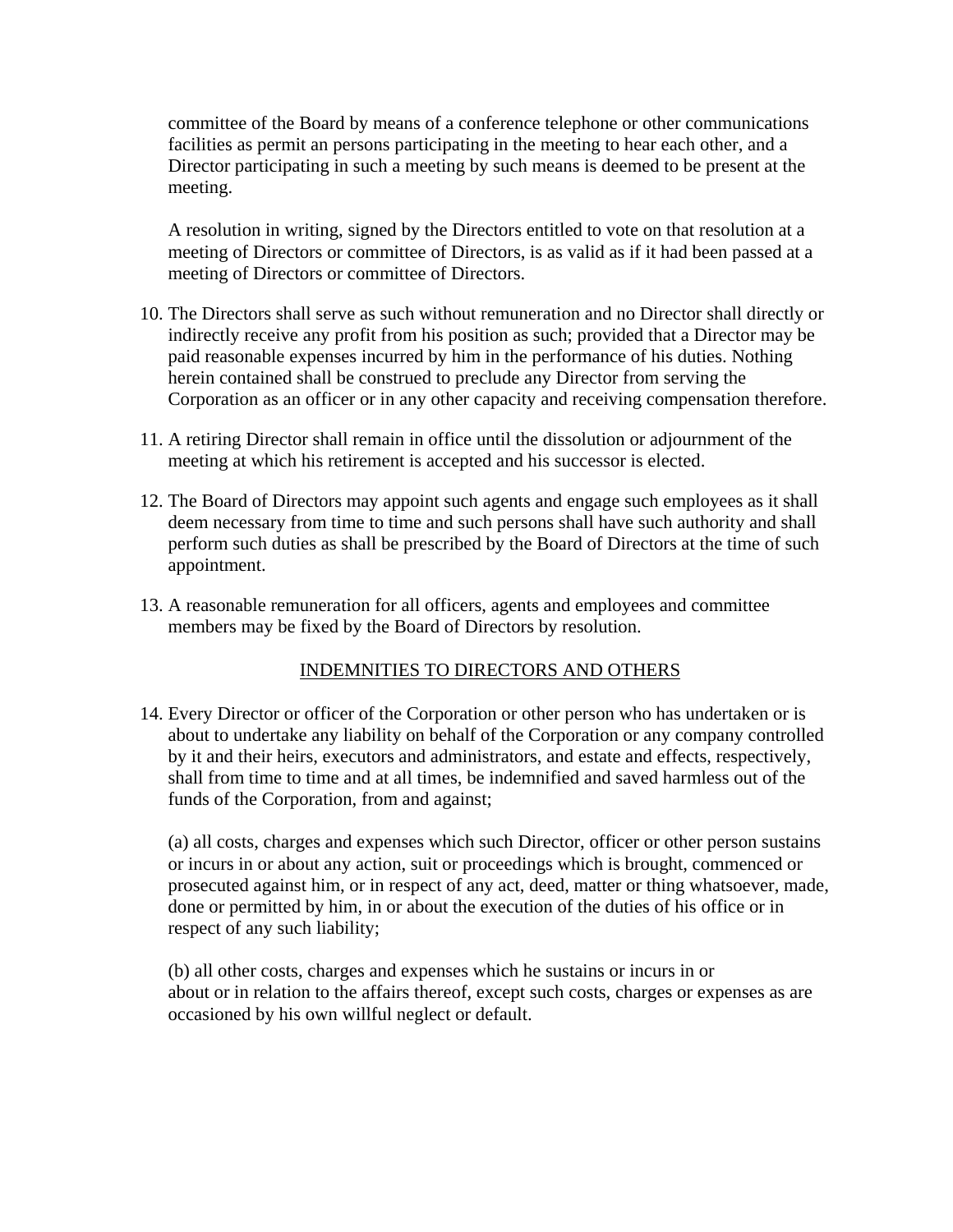#### POWERS OF DIRECTORS

- 15. Directors shall have power to authorize expenditures on behalf of the Corporation from time to time and may delegate by resolution to an officer or officers of the Corporation the right to employ and pay salaries to employees. The Directors shall have the power to enter into a trust arrangement with a trust company for the purpose of creating a trust fund in which the capital and interest may be made available for the benefit of promoting the interest of the Corporation in accordance with such terms as the Board of Directors may prescribe.
- 16. Directors shall take such steps as they may deem requisite to enable the Corporation to acquire, accept, solicit or receive legacies, gifts, grants, settlements, bequests, endowments and donations of any kind whatsoever for the purpose of furthering the objects of the Corporation.

### **OFFICERS**

- 17. The officers of the Corporation shall be a president (who shall serve as chair of the Board), vice-president, secretary, treasurer, and an executive vice-president.
- 18. (a) Officers shall be appointed by resolution of the Board of Directors from among the elected Directors of the Corporation, with the exception of the executive vice-president, at the first meeting of the Board following the annual general meeting of members in which the Directors are elected

(b) The executive vice-president shall be appointed by the Board of Directors every two years. There is no term limit for this position, but this individual can not fill any other executive office during the term and is not entitled to vote at meetings of the Board of Directors.

- 19. (a) Directors shall hold office for three (3) years and may serve a second-term for a total of six (6) years, unless elected as an officer. (b) The officers of the Corporation shall hold an office for two (2) years from the date of election or until successors are elected. They are eligible for re-election to the same or another office on the executive, to serve a maximum of eight (8) years on the executive. (c) Directors and officers shall be subject to removal by a special resolution of the Board
	- of Directors.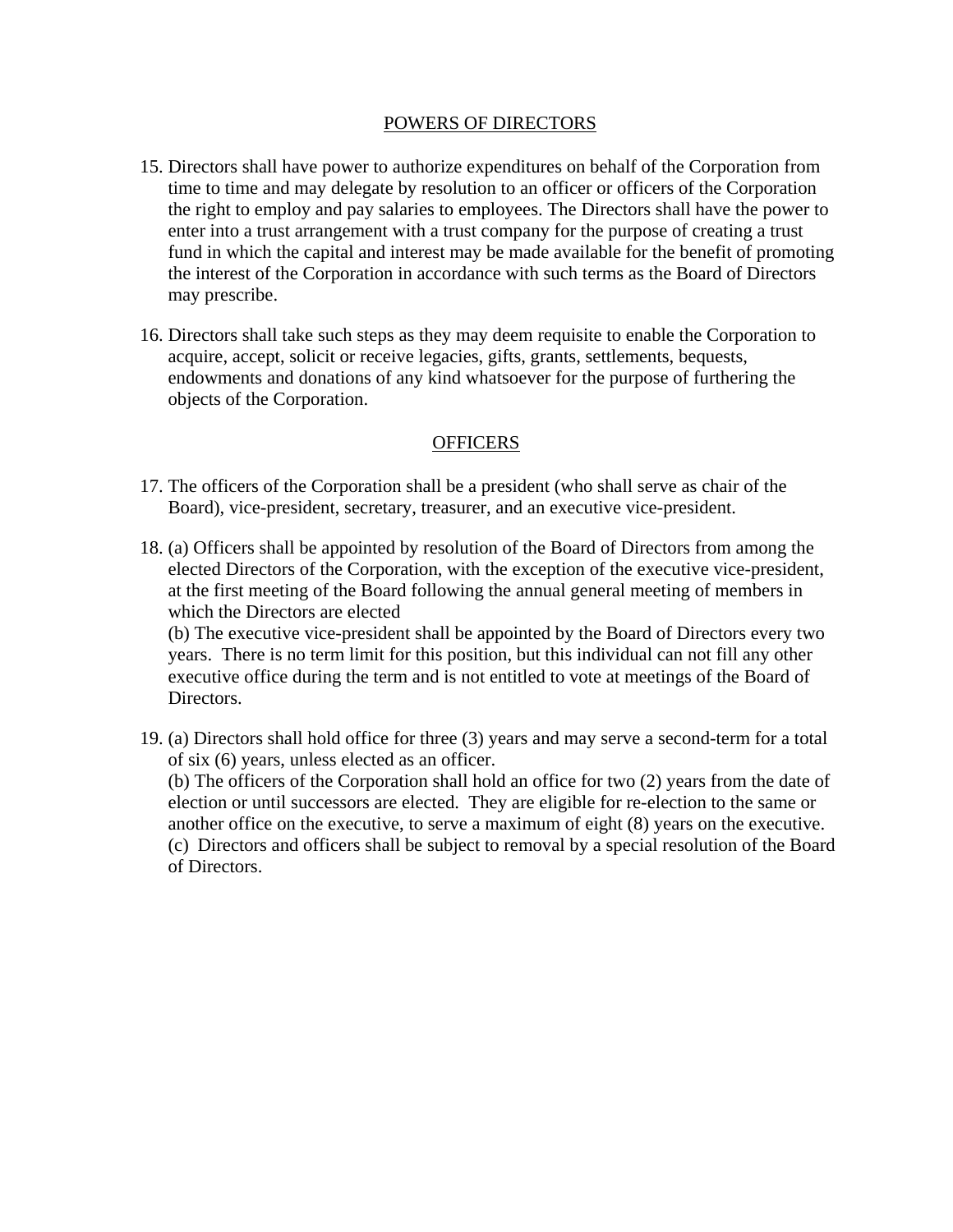### DUTIES OF OFFICERS

- 20. The president shall be the chief executive officer of the Corporation and shall serve as chairman of the Board. He shall preside at all meetings of the Corporation and of the Board of Directors. He shall have the general and active management of the affairs of the Corporation. He shall see that all orders and resolutions of the Board of Directors are carried into effect.
- 21. The vice-president shall, in the absence or disability of the president, perform the duties and exercise the powers of the president and shall perform such other duties in cooperation with the president as shall from time to time be imposed upon him by the Board of Directors.
- 22. The treasurer shall have the custody of the funds and securities of the Corporation and shall keep full and accurate accounts of all assets, liabilities, receipts and disbursements of the Corporation in the books belonging to the Corporation and shall deposit all monies, securities and other valuable effects in the name and to the credit of the Corporation in such chartered bank or trust company, or, in the case of securities, in such registered dealer in securities as may be designated by the Board of Directors from time to time. He shall disburse the funds of the Corporation as may be directed by proper authority taking proper vouchers for such disbursements, and shall render to the president and Directors at the regular meeting of the Board of Directors, or whenever they may require it, an accounting of all the transactions and a statement of the financial position of the Corporation. He shall also perform such other duties as may from time to time be directed by the Board of Directors.
- 23. The secretary shall be empowered by the Board of Directors, upon resolution of the Board of Directors, to carry on the affairs of the Corporation generally under the supervision of the officers thereof and shall attend all meetings and act as clerk thereof and record all votes and minutes of all proceedings in the books to be kept for that purpose. He shall give or cause to be given notice of all meetings of the members and of the Board of Directors, and shall perform such other duties as may be prescribed by the Board of Directors or president, under whose supervision he shall be. He shall be custodian of the seal of the Corporation, which he shall deliver only when authorized by a resolution of the Board of Directors to do so and to such person or persons as may be named in the resolution.
- 24. The executive vice-president shall carry out the duties assigned from time to time by the executive, but will be responsible for the day-to-day operation of the Corporation, in collaboration with the executive and will be one of the signing officers in all matters of the Corporation.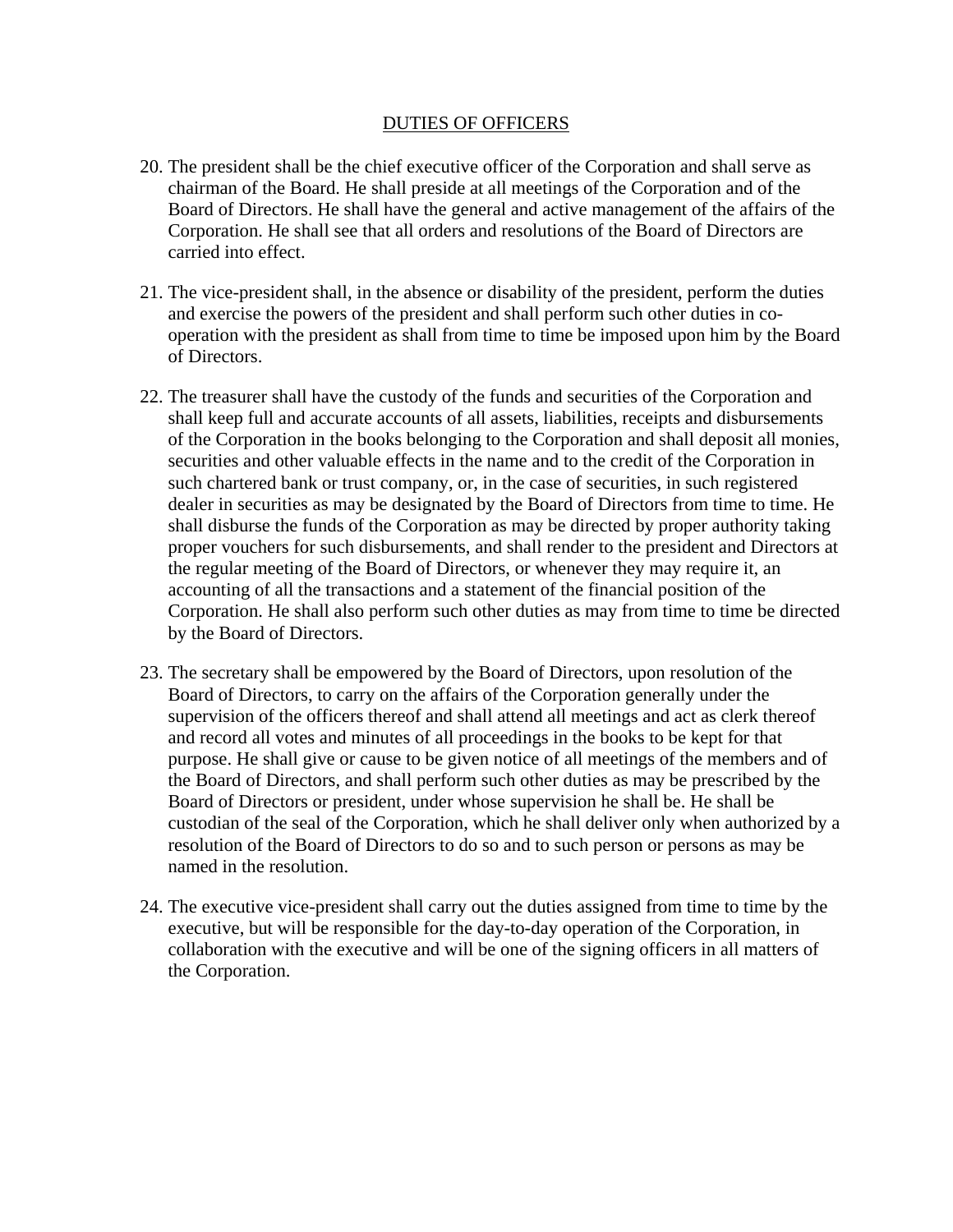#### EXECUTION OF DOCUMENTS

25. Contracts, documents or any instruments in writing requiring the signature of the Corporation, shall be signed by any two (2) officers or Directors and all contracts, documents and instruments in writing so signed shall be binding upon the Corporation without any further authorization or formality. The Directors shall have power from time to time by resolution to appoint an officer or officers on behalf of the Corporation to sign specific contracts, documents and instruments in writing. The Directors may give the Corporation's power of attorney to any registered dealer in securities for the purposes of the transferring of and dealing with any stocks, bonds, and other securities of the Corporation. The seal of the Corporation when required may be affixed to contracts, documents and instruments in writing signed as aforesaid or by any officer of officers appointed by resolution of the Board of Directors.

### MEETINGS

- 26. At every annual meeting, in addition to any other business that may be transacted, the report of the Directors, the financial statement, and the report of the auditors shall be presented and auditors appointed for the ensuing year. The annual financial statements are available at the registered office of the Corporation, and any member may, on request, obtain a copy.
- 27. The members may consider and transact any business either special or general at any meeting of the members. The president shall have power to call, at any time, a general meeting of the members of the Corporation. Members representing two-thirds (2/3) of the recognized hemophilia care programs in person or represented by proxy at a meeting shall constitute a quorum.
- 28. Twenty-one (21) days' written notice shall be given to each voting member of any annual or special general meeting of members. Notice of any meeting where special business will be transacted should contain sufficient information to permit the member to form a reasoned judgment on the decision to be taken. Notice of each meeting of members must remind the member that he has the right to vote by proxy.

One (1) vote shall be cast on behalf of each member regardless of the number of members representing that comprehensive care program who are in attendance at the said meetings. A member may, by means of a written proxy, appoint a proxy holder to attend and act at a specific meeting of members, in the manner and to the extent authorized by the proxy. A proxy holder must be a member of the Corporation.

A resolution in writing, signed by all the members entitled to vote on that resolution at a meeting of members, is as valid as if it had been passed at a meeting of members.

29. No error or omission in giving notice of any annual or general meeting or any adjourned meeting, whether annual or general, of the members of the Corporation shall invalidate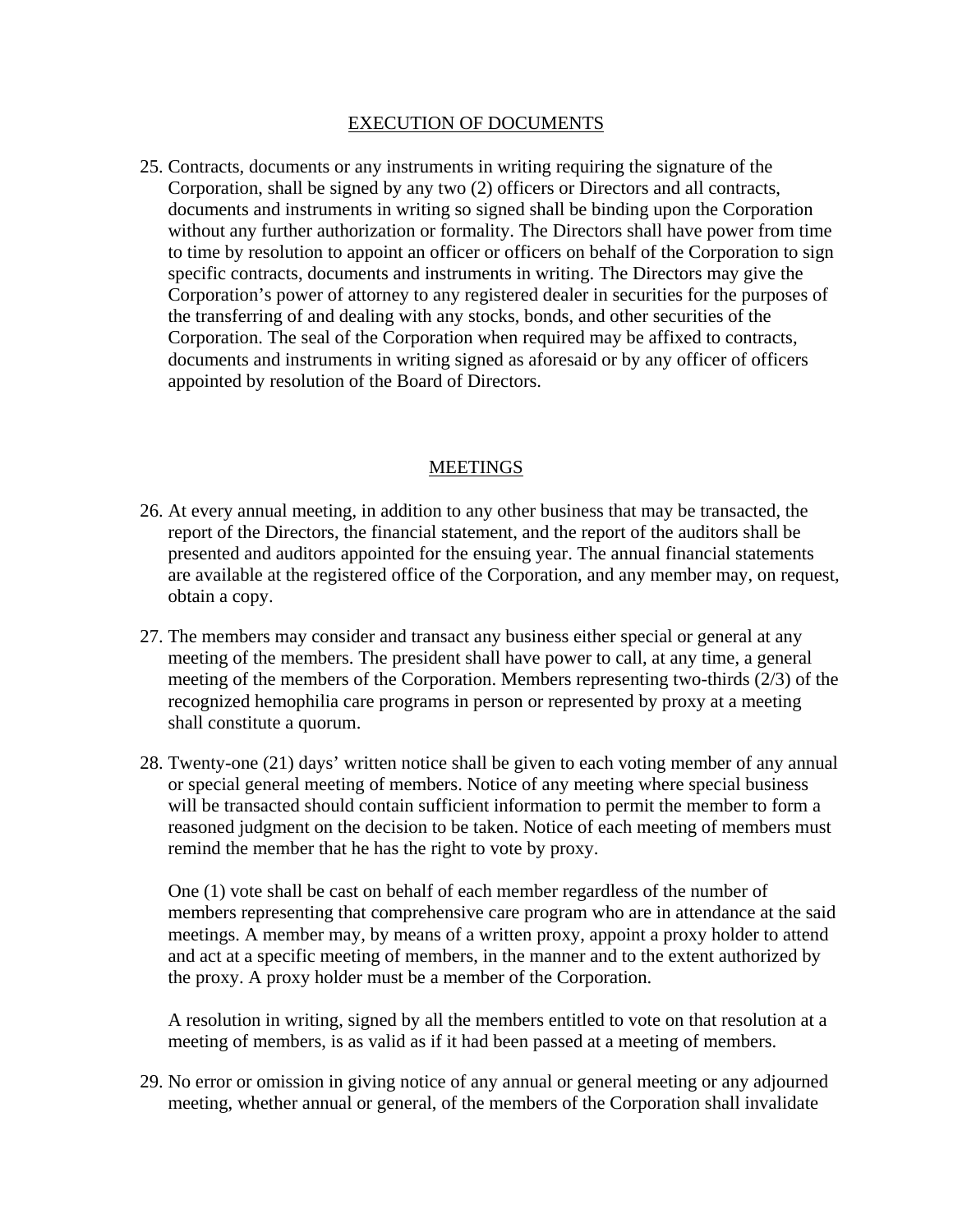such meeting or make void any proceedings taken thereat and any member may at any time waive notice of any such meeting and may ratify, approve and confirm any or all proceedings taken or had thereat. For purpose of sending notice to any member, Director or officer for any meeting or otherwise, the address of the member, Director or officer shall be his last address recorded on the books of the Corporation.

#### VOTING OF MEMBERS

30. At all meetings of members of the Corporation every question shall be determined by a majority of votes unless otherwise specifically provided by statute or by these by-laws.

### FINANCIAL YEAR

31. Unless otherwise ordered by the Board of Directors the fiscal year end of the Corporation shall be March 31.

#### **COMMITTEES**

32. The Board of Directors may, in their discretion, from time to time appoint Special Committees. The Board of Directors shall appoint a Chair of such Special Committee and the Chair's term shall expire when the Committee is no longer required or when the term of office of the Board expires, whichever comes first. Notwithstanding the Board's discretion to form a Special Committee as it sees fit, the following Standing Committees shall be permanent and shall exercise such powers as are authorized by the Board of Directors.

#### 33. Executive Committee

(a) There shall be an executive committee composed of the five (5) officers of the Corporation and the immediate past president of the Corporation, who will not be entitled to vote. The executive committee shall exercise such powers as are authorized by the Board of Directors which powers shall include the appointment of ad hoc scientific subcommittees, as necessary from time to time to carry on the objects of the Corporation. Any executive committee member shall receive no remuneration for serving as such, but are entitled to reasonable expenses in the exercise of their duty. Any executive committee member may be removed by a majority vote of the Board of Directors.

(b) Meetings of the executive committee shall be held at any time and place to be determined by the members of such committee provided that forty-eight (48) hours written notice of such meeting shall be given, other than by mail, to each member of the committee. Notice by mail shall be sent at least fourteen (14) clays prior to the meeting. A majority of the members of such committee shall constitute a quorum. No error or omission in giving notice of any meeting of the executive committee or any adjourned meeting of the executive committee of the Corporation shall invalidate such meeting or make void any proceedings taken thereat and any member of such committee may at any time waive notice of any such meeting and may ratify, approve and confirm any or all proceedings taken or had thereat.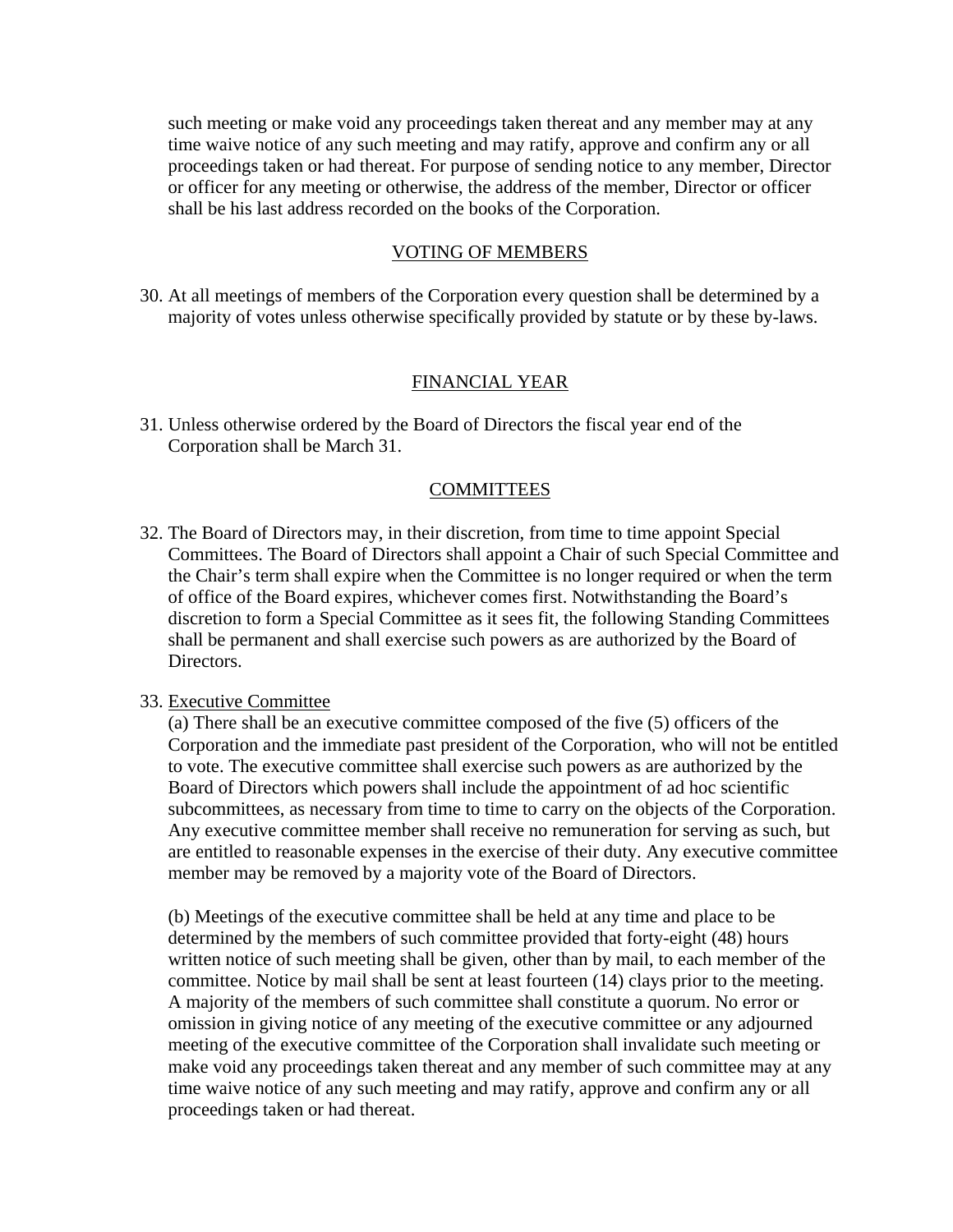34. Membership and Nominating Committee

This committee shall consist of three members consisting of the immediate pastpresident, who will act as chair, the previous past-president, and the executive vicepresident.

The duties of this committee are two-fold:

(a) review applications for all classes of membership and make recommendations to the Board of Directors on such applications on an annual basis. Perform annual reviews of membership as per article 2, and make recommendations to the Board of Directors. (b) prepare a slate of nominations for the Board of Directors for annual elections to be held at the annual general meeting. This list shall be circulated to members not less than 30 days prior to the annual meeting.

Members of the Membership Committee shall receive no compensation, either directly or indirectly, for acting as such and shall not receive either directly or indirectly any profit from their office

- 35. The Board may appoint other committees, task forces and / or working groups from time to time. Such committees would have specific terms of reference spelling out membership, terms of office, goals/objects/activities and these would be reviewed and approved annually by the executive committee. The chair(s) will be appointed by the members of the Committee to serve a term of three (3) years, renewable once.
- 36. Members of any of the Standing Committees, being the Executive Committee, the Membership Committee and the Nominating Committee, may be removed by a majority vote of the Board of Directors.

# AMENDMENT OF BY-LAWS

37. The by-laws of the Corporation not embodied in the letters patent may be repealed or amended by by-law enacted by a majority of the Directors at a meeting of the Board of Directors and sanctioned by an affirmative vote of at least two-thirds (2/3) of the members meeting duly called for the purpose of considering the said by-law.

# AUDITORS

38. The members shall at each annual meeting appoint an auditor to audit the accounts of the Corporation for report to the members at the next annual meeting. The auditor shall hold office until the next annual meeting provided that the Directors may fill any casual vacancy in the office of auditor. The remuneration of the auditor shall be fixed by the Board of Directors.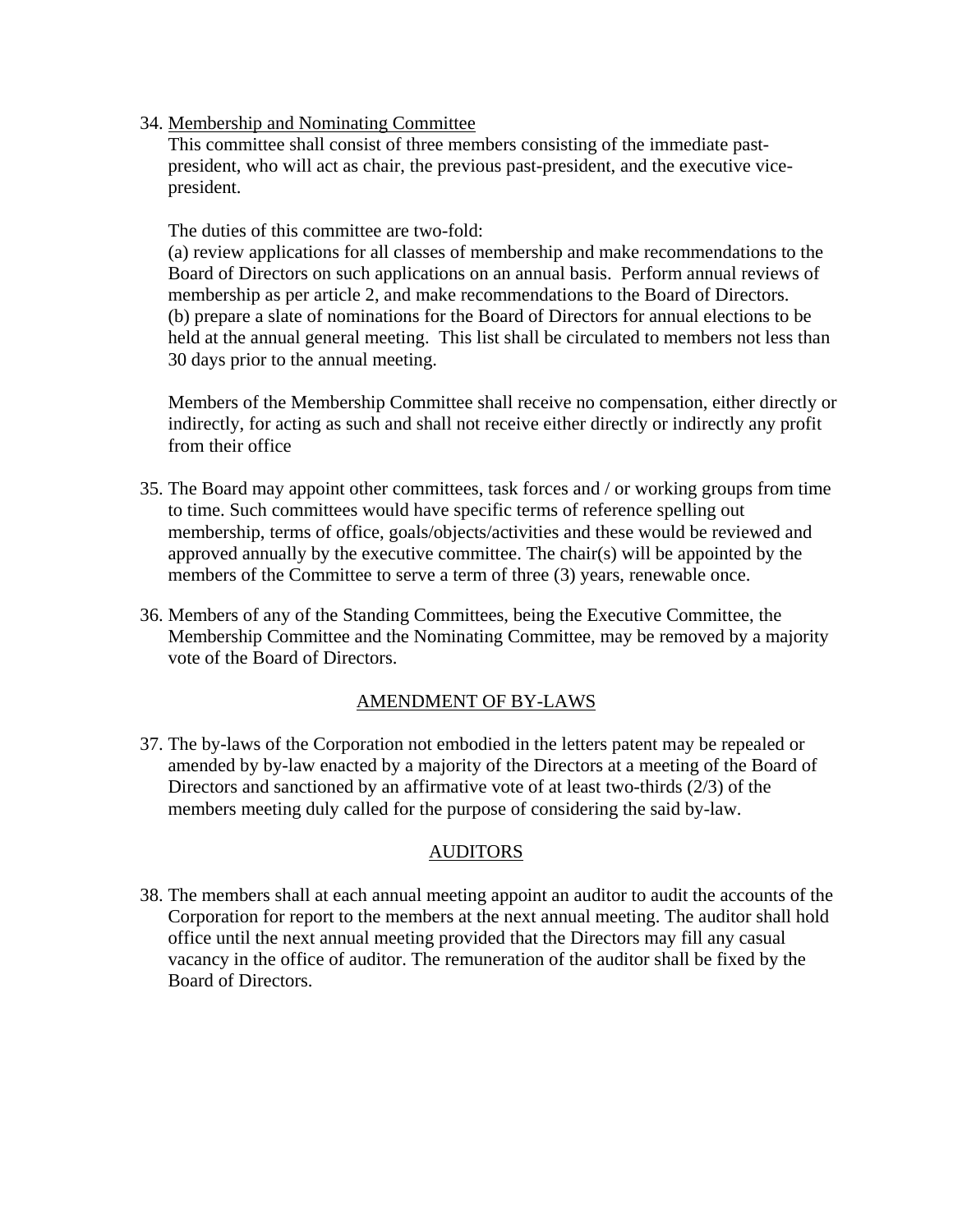#### BOOKS AND RECORDS

39. The Directors shall see that all necessary books and records of the Corporation required by the by-laws of the Corporation or by any applicable statute or law are regularly and properly kept.

## RULES AND REGULATIONS

40. The Board of Directors may prescribe such rules and regulations not inconsistent with these by-laws relating to the management and operation of the Corporation as they deem expedient, provided that such rules and regulations shall have force and effect only until the next annual meeting of the members of the Corporation when they shall be confirmed, and failing such confirmation at such annual meeting of members, shall at and from time to time cease to have any force and affect.

### INTERPRETATION

41. In these by-laws and in all other by-laws of the Corporation hereafter passed unless the context otherwise requires, words importing the singular number or the masculine gender shall include the plural number or the feminine gender, as the case may be, and vice versa, and references to persons shall include firms and Corporations.

MADE the 17th day of June, 2013.

WITNESS the corporate seal of the Corporation.

President - Dr. Margaret Warner

Secretary - Dr. Nancy Dower

*McCarthy Tétrault TOR-CORP - 136291*